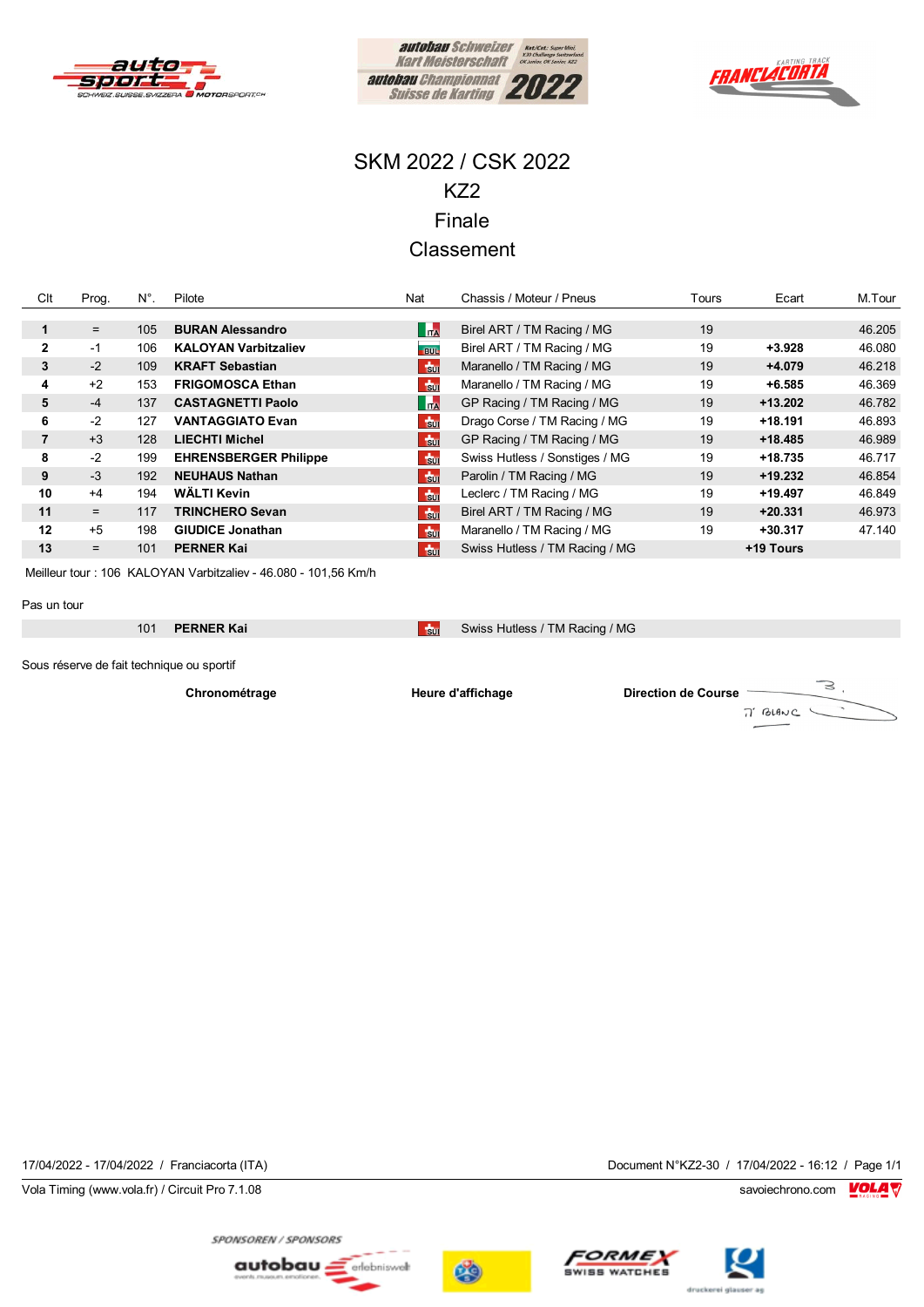





## SKM 2022 / CSK 2022 KZ2 Finale Historique

| N°. | Tour           | Temps                       | N°. | Tour           |                     | Temps  | N°. | Tour                    | Temps                   | $N^{\circ}$ . | Tour                    | Temps                 |
|-----|----------------|-----------------------------|-----|----------------|---------------------|--------|-----|-------------------------|-------------------------|---------------|-------------------------|-----------------------|
|     |                |                             | 106 | 13             |                     | 46.080 | 117 | 3                       | 47.936                  | 127           | 19                      | 47.121                |
|     |                | 105 BURAN Alessandro        | 106 | 14             |                     | 46.203 | 117 | 4                       | 47.736                  |               |                         |                       |
| 105 |                |                             | 106 | 15             |                     | 46.499 | 117 | 5                       | 47.404                  |               |                         |                       |
|     |                | <b>START</b>                | 106 | 16             |                     | 46.384 | 117 | 6                       | 47.148                  |               |                         |                       |
| 105 |                |                             | 106 | 17             |                     | 46.946 | 117 | 7                       | 47.340                  | 128           |                         | <b>LIECHTI Michel</b> |
| 105 | 1              | 50.299                      | 106 | 18             |                     | 46.787 | 117 | 8                       | 47.109                  | 128           |                         |                       |
| 105 | 2              | 47.277                      |     |                | <b>FINISH</b>       |        | 117 | 9                       | 47.026                  |               |                         | <b>START</b>          |
| 105 | 3              | 46.930                      | 106 | 19             |                     | 46.472 | 117 | 10                      | 47.083                  | 128           |                         |                       |
| 105 | 4              | 46.732                      |     |                |                     |        | 117 | 11                      | 47.041                  | 128           | 1                       | 51.734                |
| 105 | 5              | 46.367                      |     |                |                     |        | 117 | 12                      | 47.146                  | 128           | 2                       | 48.771                |
| 105 | 6              | 46.409                      |     |                |                     |        | 117 | 13                      | 47.336                  | 128           | 3                       | 48.053                |
| 105 | $\overline{7}$ | 46.403                      |     |                | 109 KRAFT Sebastian |        | 117 | 14                      | 48.367                  | 128           | $\overline{\mathbf{4}}$ | 47.327                |
| 105 | 8              | 46.205                      | 109 |                |                     |        | 117 | 15                      | 47.205                  | 128           | 5                       | 47.254                |
| 105 | 9              | 46.341                      |     |                | <b>START</b>        |        | 117 | 16                      | 47.090                  | 128           | 6                       | 47.237                |
| 105 | 10             | 46.245                      | 109 |                |                     |        | 117 | 17                      | 47.055                  | 128           | $\overline{7}$          | 47.282                |
| 105 | 11             | 46.290                      | 109 | 1              |                     | 50.264 | 117 | 18                      | 46.973                  | 128           | 8                       | 47.015                |
| 105 | 12             | 46.232                      | 109 | $\overline{2}$ |                     | 47.364 |     |                         | <b>FINISH</b>           | 128           | 9                       | 47.145                |
| 105 | 13             | 46.235                      | 109 | 3              |                     | 46.985 | 117 | 19                      | 47.230                  | 128           | 10                      | 47.330                |
| 105 | 14             | 46.263                      | 109 | 4              |                     | 46.731 |     |                         |                         | 128           | 11                      | 47.287                |
| 105 | 15             | 46.307                      | 109 | 5              |                     | 46.735 |     |                         |                         | 128           | 12                      | 47.318                |
| 105 | 16             | 46.208                      | 109 | 6              |                     | 46.532 |     |                         |                         | 128           | 13                      | 47.072                |
| 105 | 17             | 46.240                      | 109 | $\overline{7}$ |                     | 46.403 | 127 |                         | <b>VANTAGGIATO Evan</b> | 128           | 14                      | 47.177                |
| 105 | 18             | 46.298                      | 109 | 8              |                     | 46.323 | 127 |                         |                         | 128           | 15                      | 47.255                |
|     |                | <b>FINISH</b>               | 109 | 9              |                     | 46.284 |     |                         | <b>START</b>            | 128           | 16                      | 47.063                |
| 105 | 19             | 46.269                      | 109 | 10             |                     | 46.387 | 127 |                         |                         | 128           | 17                      | 47.354                |
|     |                |                             | 109 | 11             |                     | 46.387 | 127 | 1                       | 51.659                  | 128           | 18                      | 47.130                |
|     |                |                             | 109 | 12             |                     | 46.362 | 127 | $\overline{\mathbf{c}}$ | 48.506                  |               |                         | <b>FINISH</b>         |
|     |                | <b>KALOYAN Varbitzaliev</b> | 109 | 13             |                     | 46.375 | 127 | 3                       | 47.988                  | 128           | 19                      | 46.989                |
| 106 |                |                             | 109 | 14             |                     | 46.218 | 127 | 4                       | 47.560                  |               |                         |                       |
| 106 |                |                             | 109 | 15             |                     | 46.450 | 127 | 5                       | 47.488                  |               |                         |                       |
|     |                | <b>START</b>                | 109 | 16             |                     | 46.757 | 127 | 6                       | 47.263                  |               |                         | 137 CASTAGNETTI Paolo |
| 106 |                |                             | 109 | 17             |                     | 46.805 | 127 | 7                       | 47.121                  |               |                         |                       |
| 106 | 1              | 51.577                      | 109 | 18             |                     | 47.106 | 127 | 8                       | 47.041                  | 137           |                         |                       |
| 106 | $\overline{c}$ | 47.733                      |     |                | <b>FINISH</b>       |        | 127 | 9                       | 46.893                  |               |                         | <b>START</b>          |
| 106 | 3              | 47.121                      | 109 | 19             |                     | 46.540 | 127 | 10                      | 47.125                  | 137           |                         |                       |
| 106 | 4              | 46.671                      |     |                |                     |        | 127 | 11                      | 47.103                  | 137           | 1                       | 51.231                |
| 106 | 5              | 46.614                      |     |                |                     |        | 127 | 12                      | 47.025                  | 137           | $\overline{2}$          | 48.208                |
| 106 | 6              | 46.359                      |     |                | 117 TRINCHERO Sevan |        | 127 | 13                      | 47.031                  | 137           | 3                       | 47.523                |
| 106 | $\overline{7}$ | 46.405                      |     |                |                     |        | 127 | $14$                    | 47.067                  | 137           | $\overline{4}$          | 47.169                |
| 106 | 8              | 46.227                      | 117 |                |                     |        | 127 | 15                      | 47.147                  | 137           | 5                       | 46.915                |
| 106 | 9              | 46.227                      |     |                | <b>START</b>        |        | 127 | $16\,$                  | 47.328                  | 137           | 6                       | 46.782                |
| 106 | $10$           | 46.314                      | 117 |                |                     |        | 127 | 17                      | 47.374                  | 137           | $\overline{7}$          | 47.003                |
| 106 | 11             | 46.128                      | 117 | $\mathbf{1}$   |                     | 51.738 | 127 | $18\,$                  | 47.023                  | 137           | 8                       | 46.872                |

9 46.837

17/04/2022 - 17/04/2022 / Franciacorta (ITA) 17/04/2022 - 16:12 / Page 1/2

12 46.146

Vola Timing (www.vola.fr) / Circuit Pro 7.1.08 savoiechrono.com **VOLA V** 

SPONSOREN / SPONSORS

autobau <u>=</u> erlebniswelt





FINISH



2 **48.437**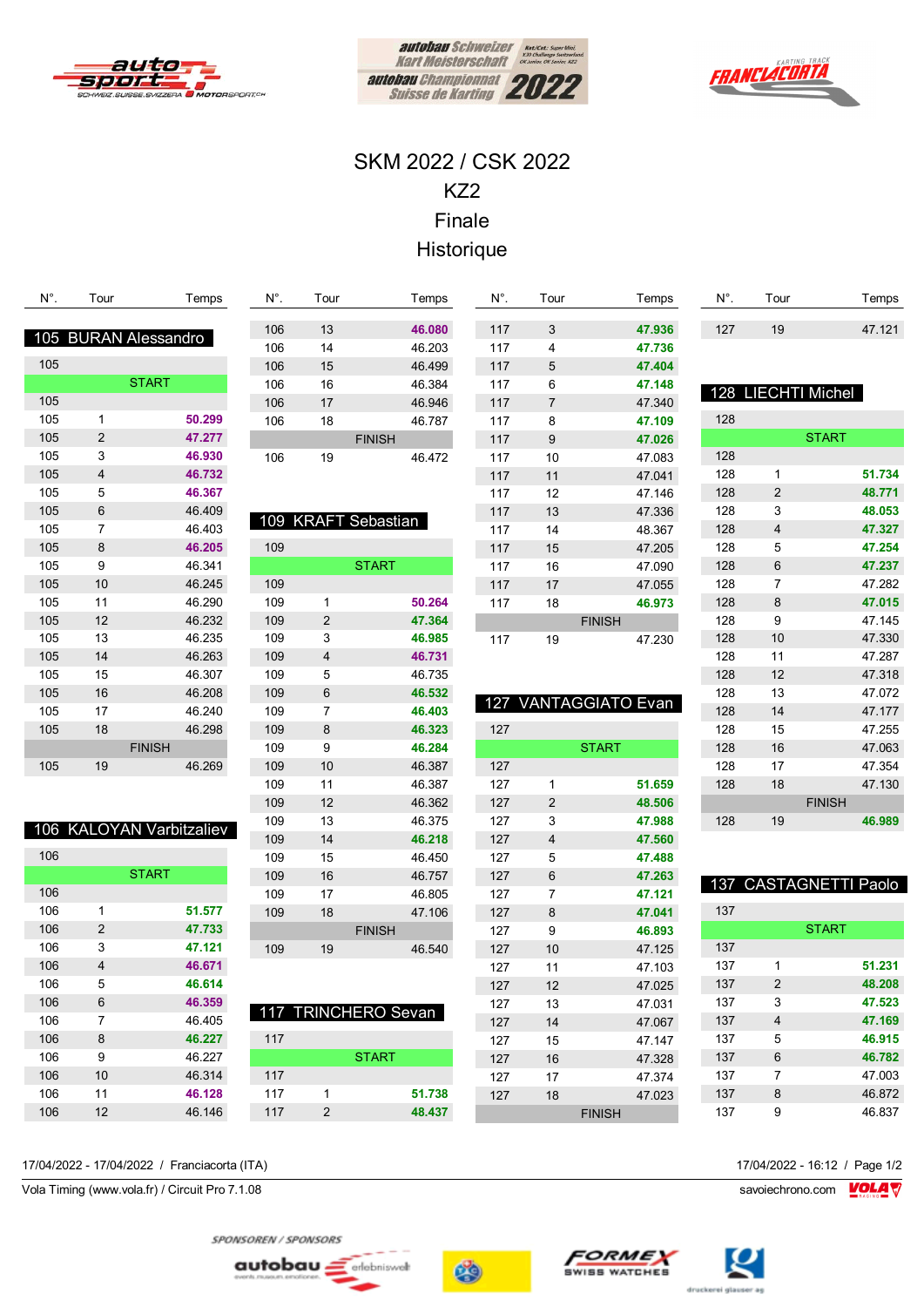





#### SKM 2022 / CSK 2022

KZ2

Finale

Historique

| N°. | Tour | Temps         | N°. | Tour | Temps         | $N^{\circ}$ . | Tour            | Temps  |
|-----|------|---------------|-----|------|---------------|---------------|-----------------|--------|
|     |      |               |     |      |               |               |                 |        |
| 137 | 10   | 46.962        | 192 | 8    | 47.081        | 198           | 6               | 47.398 |
| 137 | 11   | 46.838        | 192 | 9    | 46.984        | 198           | 7               | 47.140 |
| 137 | 12   | 46.878        | 192 | 10   | 47.062        | 198           | 8               | 47.309 |
| 137 | 13   | 46.814        | 192 | 11   | 46.905        | 198           | 9               | 47.478 |
| 137 | 14   | 46.831        | 192 | 12   | 46,890        | 198           | 10 <sup>1</sup> | 47.301 |
| 137 | 15   | 46.869        | 192 | 13   | 47.089        | 198           | 11              | 47.179 |
| 137 | 16   | 46.938        | 192 | 14   | 47.076        | 198           | 12              | 47.480 |
| 137 | 17   | 46.871        | 192 | 15   | 47.579        | 198           | 13              | 47.549 |
| 137 | 18   | 47.006        | 192 | 16   | 47.429        | 198           | 14              | 47.495 |
|     |      | <b>FINISH</b> | 192 | 17   | 47.028        | 198           | 15              | 47.222 |
| 137 | 19   | 46.852        | 192 | 18   | 46.854        | 198           | 16              | 47.189 |
|     |      |               |     |      | <b>FINISH</b> | 198           | 17              | 47.238 |
|     |      |               | 192 | 19   | 47.006        | 198           | 18              | 47.459 |

### 153 FRIGOMOSCA Ethan

| 153 |                |               |        |
|-----|----------------|---------------|--------|
|     |                | <b>START</b>  |        |
| 153 |                |               |        |
| 153 | 1              |               | 52.023 |
| 153 | $\overline{2}$ |               | 48.546 |
| 153 | 3              |               | 47.392 |
| 153 | 4              |               | 47.014 |
| 153 | 5              |               | 46.750 |
| 153 | 6              |               | 46.522 |
| 153 | 7              |               | 46.498 |
| 153 | 8              |               | 46.443 |
| 153 | 9              |               | 46.396 |
| 153 | 10             |               | 46.481 |
| 153 | 11             |               | 46.434 |
| 153 | 12             |               | 46.438 |
| 153 | 13             |               | 46.369 |
| 153 | 14             |               | 46.387 |
| 153 | 15             |               | 46.508 |
| 153 | 16             |               | 46.411 |
| 153 | 17             |               | 46.451 |
| 153 | 18             |               | 46.603 |
|     |                | <b>FINISH</b> |        |
| 153 | 19             |               | 46.455 |

#### 194 WÄLTI Kevin

| 194 |                         |               |        |
|-----|-------------------------|---------------|--------|
|     |                         | <b>START</b>  |        |
| 194 |                         |               |        |
| 194 | 1                       |               | 52.727 |
| 194 | $\overline{2}$          |               | 48.211 |
| 194 | 3                       |               | 48.024 |
| 194 | $\overline{\mathbf{4}}$ |               | 47.727 |
| 194 | 5                       |               | 47.657 |
| 194 | 6                       |               | 47.157 |
| 194 | 7                       |               | 47.240 |
| 194 | 8                       |               | 46.996 |
| 194 | 9                       |               | 46.997 |
| 194 | 10                      |               | 47.921 |
| 194 | 11                      |               | 46.856 |
| 194 | 12                      |               | 46.849 |
| 194 | 13                      |               | 46.937 |
| 194 | 14                      |               | 47.094 |
| 194 | 15                      |               | 47.165 |
| 194 | 16                      |               | 46.869 |
| 194 | 17                      |               | 47.804 |
| 194 | 18                      |               | 47.077 |
|     |                         | <b>FINISH</b> |        |
| 194 | 19                      |               | 46.871 |
|     |                         |               |        |

| 198 | 6  |               | 47.398 |  |
|-----|----|---------------|--------|--|
| 198 | 7  |               | 47.140 |  |
| 198 | 8  |               | 47.309 |  |
| 198 | 9  |               | 47.478 |  |
| 198 | 10 |               | 47.301 |  |
| 198 | 11 |               | 47 179 |  |
| 198 | 12 |               | 47.480 |  |
| 198 | 13 |               | 47.549 |  |
| 198 | 14 |               | 47.495 |  |
| 198 | 15 |               | 47 222 |  |
| 198 | 16 |               | 47.189 |  |
| 198 | 17 |               | 47.238 |  |
| 198 | 18 |               | 47.459 |  |
|     |    | <b>FINISH</b> |        |  |
| 198 | 19 |               | 48.009 |  |
|     |    |               |        |  |

#### 199 EHRENSBERGER Philippe

| 199 |                         |               |        |
|-----|-------------------------|---------------|--------|
|     |                         | <b>START</b>  |        |
| 199 |                         |               |        |
| 199 | 1                       |               | 51.984 |
| 199 | $\overline{2}$          |               | 48.654 |
| 199 | 3                       |               | 48.439 |
| 199 | $\overline{\mathbf{4}}$ |               | 47.698 |
| 199 | 5                       |               | 47.347 |
| 199 | 6                       |               | 47.431 |
| 199 | 7                       |               | 47.122 |
| 199 | 8                       |               | 47.289 |
| 199 | 9                       |               | 46.865 |
| 199 | 10                      |               | 47.430 |
| 199 | 11                      |               | 47.108 |
| 199 | 12                      |               | 46.844 |
| 199 | 13                      |               | 46.947 |
| 199 | 14                      |               | 47.361 |
| 199 | 15                      |               | 46.717 |
| 199 | 16                      |               | 46.869 |
| 199 | 17                      |               | 46.736 |
| 199 | 18                      |               | 47.103 |
|     |                         | <b>FINISH</b> |        |
| 199 | 19                      |               | 47.013 |

### 192 NEUHAUS Nathan

| 192 |                |              |        |     |   | 198 GIUDICE Jonathan |
|-----|----------------|--------------|--------|-----|---|----------------------|
|     |                | <b>START</b> |        |     |   |                      |
| 192 |                |              |        | 198 |   |                      |
| 192 | 1              |              | 51.979 |     |   | <b>START</b>         |
| 192 | 2              |              | 48.697 | 198 |   |                      |
| 192 | 3              |              | 48.340 | 198 | 1 | 51.658               |
| 192 | $\overline{4}$ |              | 47.375 | 198 | 2 | 56.808               |
| 192 | 5              |              | 47.413 | 198 | 3 | 47.939               |
| 192 | 6              |              | 47.248 | 198 | 4 | 47.526               |
| 192 |                |              | 47.248 | 198 | 5 | 47.341               |

SPONSOREN / SPONSORS

17/04/2022 - 17/04/2022 / Franciacorta (ITA) 17/04/2022 - 17/04/2022 / Franciacorta (ITA)